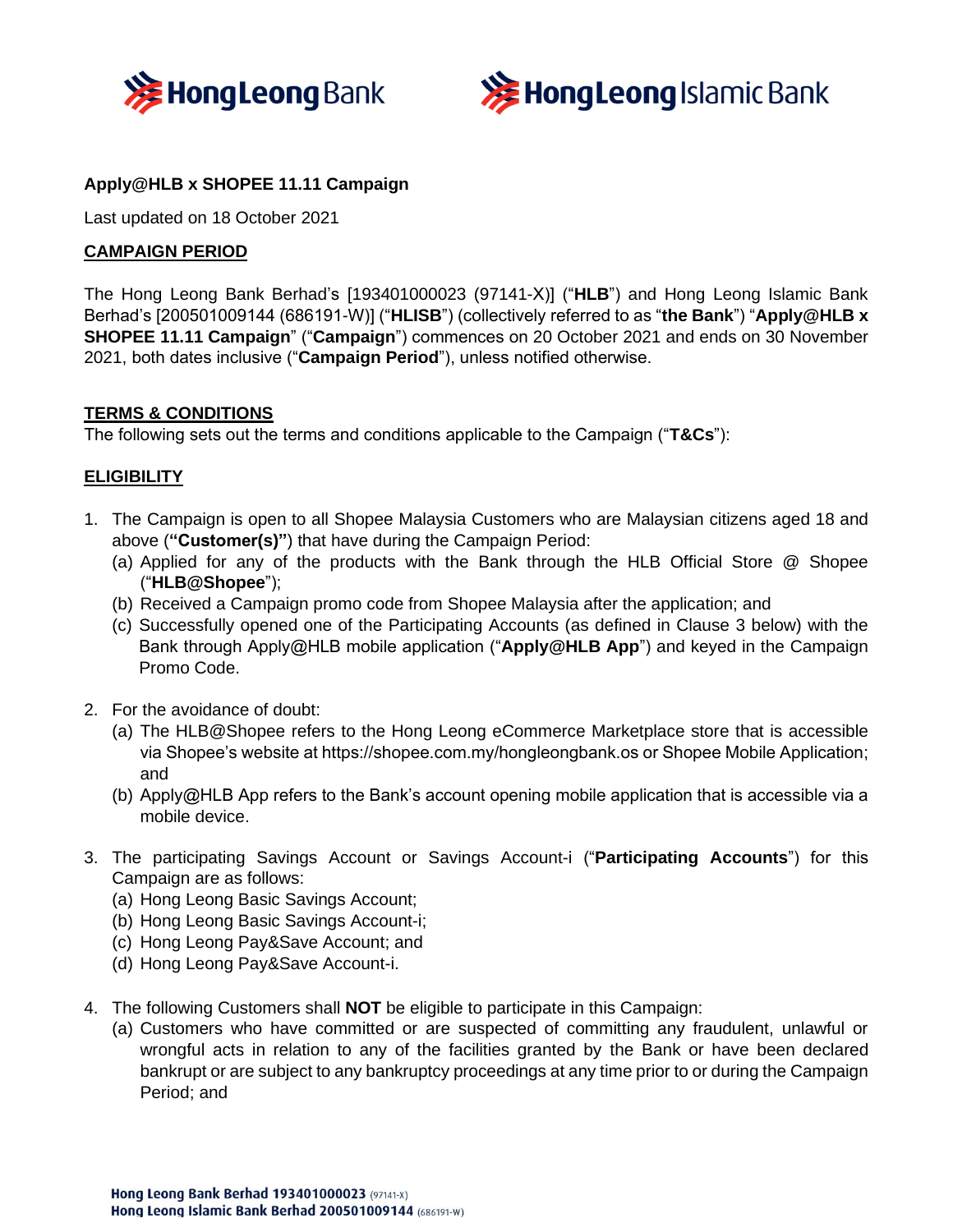



- (b) Customers who are determined by the Bank to be potentially committing any of the wrongful acts stipulated herein.
- 5. This Campaign is **NOT** valid with any other on-going promotions offered by the Bank from time to time.

## **CAMPAIGN MECHANICS**

- 6. In order to participate in this Campaign, the Customers are required to deposit a minimum amount of **Ringgit Malaysia Two Hundred (RM200)** ("**Minimum Account Balance**") into the Participating Accounts. The Customers must maintain the Minimum Account Balance in the Participating Accounts by 15 December 2021 for the purpose of the Reward fulfilment (as defined in Clause 7 below). In the event the end day balance of the Participating Accounts is less than **Minimum Account Balance** by 15 December 2021, the Customer shall be disqualified from receiving the Reward.
- 7. The first two thousand five hundred (2,500) Customers that meet the requirements mentioned under Clause 6 above ("**Eligible Customers**") will be entitled on a first-come, first-served basis to receive **RM11 Shopee Voucher** ("**Reward**").
- 8. No campaign entry form or registration of participation is required to participate in the Campaign. The Bank will track the Eligible Customers automatically at the end of the Campaign Period. Eligible Customers that do not receive the Reward by 15 January 2022 are deemed not qualified. The Participating Accounts must remain valid/active, in good standing and must not be in breach of any of the T&Cs of this Campaign, General Terms and & Conditions of Accounts and the Terms and Conditions applicable to the Participating Accounts, failing which the Eligible Customers will be disqualified automatically.

#### **CAMPAIGN FULFILLMENT**

- 9. For the avoidance of doubt, the Eligible Customer is only entitled to a maximum of **one** (1) Reward only throughout the Campaign Period irrespective of the total number of the Participating Accounts opened with the Bank through Apply@HLB App.
- 10. For the purpose of fulfilment, the Reward will be sent to the Eligible Customers' mobile numbers registered with HLB@Shopee by way of Short Message Service **(**"**SMS**"**)** no later than 15 January 2022. It is the responsibility of the Eligible Customers to ensure that their mobile numbers stated in the Apply@ HLB App for the account opening application are the same as the one registered with HLB@Shopee. In the event the Participating Accounts is closed due to any reason whatsoever prior to the crediting of the Reward, the Eligible Customers shall be disqualified from receiving the Reward.

## **GENERAL**

- 11. By participating in this Campaign, the Customers agree:
	- (a) to have read, understood, accept and to be bound by the T&Cs herein, General Terms and Conditions of Accounts and the Terms Conditions applicable to the Participating Accounts;